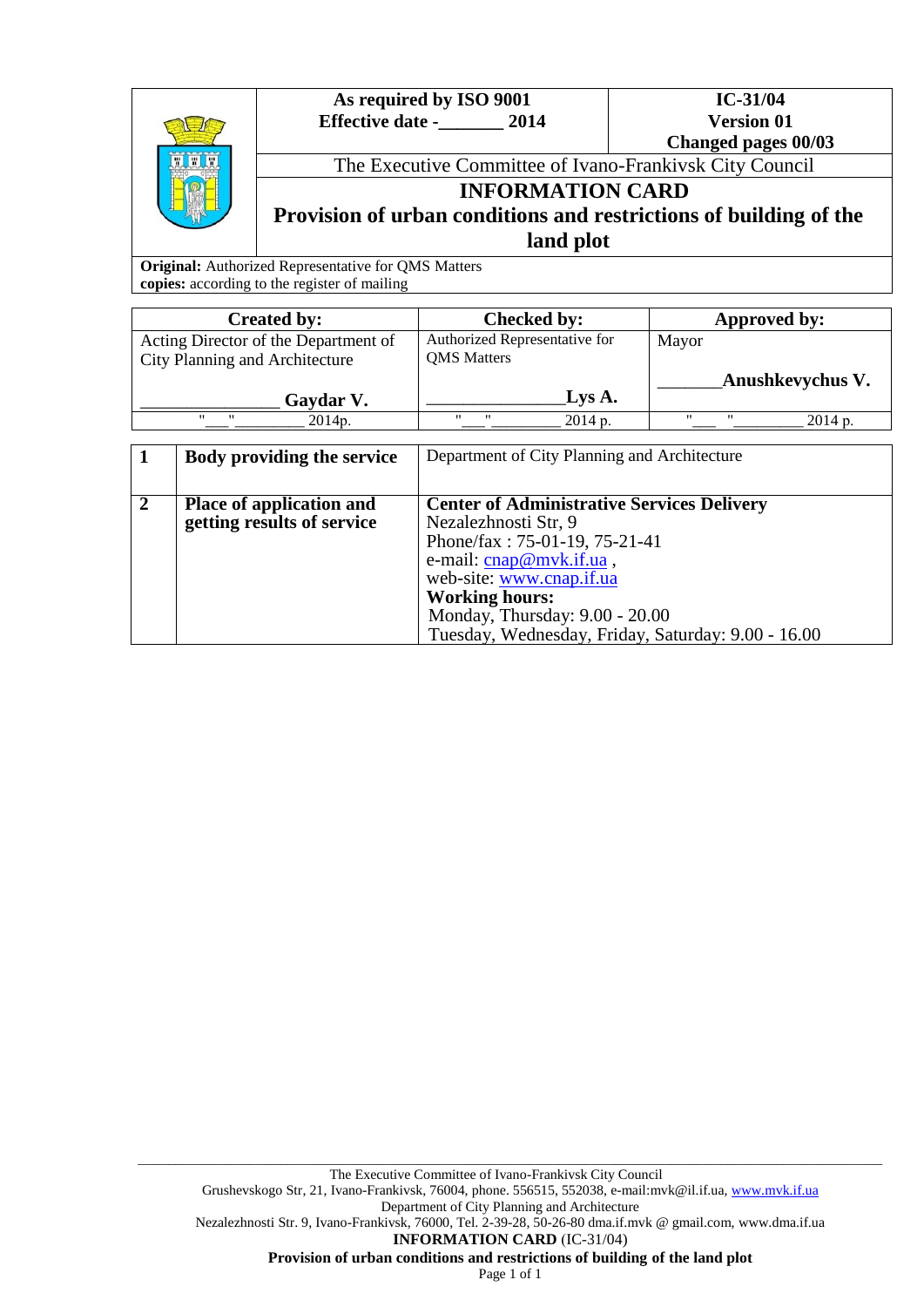| $\overline{\mathbf{3}}$ | The documents required for | 1. Application addressed to the Head of the Department of                                                                 |
|-------------------------|----------------------------|---------------------------------------------------------------------------------------------------------------------------|
|                         | obtaining administrative   | City Planning and Architecture of a standard form, contact                                                                |
|                         | services                   | phone number.                                                                                                             |
|                         |                            | 2. Copies of the following documents certified by the own                                                                 |
|                         |                            | signature:                                                                                                                |
|                         |                            | - Passport data of the owner or authorized users of real estate                                                           |
|                         |                            | object (land plot, buildings / structures, premises) pages                                                                |
|                         |                            | 1,2,3,11                                                                                                                  |
|                         |                            | - Tax ID code or a copy of the errands and passport data and                                                              |
|                         |                            | TIN code of the person who has the right to represent the                                                                 |
|                         |                            | interests of the person concerned to conduct construction or                                                              |
|                         |                            | renovation (if necessary);                                                                                                |
|                         |                            | - Ecerpt / extract / certificate of state registration of a                                                               |
|                         |                            | business entity in Ukraine (for legal entities), certified by the                                                         |
|                         |                            | legal entity stamp.                                                                                                       |
|                         |                            | 3. Certified (notarized or by issuing agency issuing) copy of                                                             |
|                         |                            | ownership (use) of land (state act on land, lease agreement                                                               |
|                         |                            | (of servitude) of land).<br>4. Certificate from urban cadastre.                                                           |
|                         |                            | 5. Photographic images of land or real estate object (with the                                                            |
|                         |                            | environment).                                                                                                             |
|                         |                            | 6. City planning calculation with technical and economic                                                                  |
|                         |                            | parameters of the planned object of construction (made                                                                    |
|                         |                            | according to the requirements of the urban settlement with                                                                |
|                         |                            | technical and economic indicators of the planned                                                                          |
|                         |                            | construction object, according to the established models)                                                                 |
|                         |                            | (project organization).                                                                                                   |
|                         |                            | In the case of intentions regarding reconstruction                                                                        |
|                         |                            | (restoration, expansion, technical re-equipment objects of                                                                |
|                         |                            | industrial purpose, repair of buildings / structures) of                                                                  |
|                         |                            | premises and buildings the following documents are added:                                                                 |
|                         |                            | 7. A copy of the document certifying the ownership of the<br>applicant on the property (ownership certificate, an extract |
|                         |                            | from the register of ownership), and copies of legal                                                                      |
|                         |                            | documents (the contract of sale, deed of gift or exchange,                                                                |
|                         |                            | certificate of inheritance), registered and certified in                                                                  |
|                         |                            | prescribed manner.                                                                                                        |
|                         |                            | 8. A copy of the technical passport of real estate, certified in                                                          |
|                         |                            | the prescribed manner.                                                                                                    |
|                         |                            | 9. If necessary:                                                                                                          |
|                         |                            | 1) notarized consent of the owners of real estate object, land                                                            |
|                         |                            | and adjacent premises;                                                                                                    |
|                         |                            | 2) certified by the balance-keeper organization consent of the                                                            |
|                         |                            | owners of apartments, premises of the house.                                                                              |
|                         |                            | 10. For objects that are architectural monuments or are                                                                   |
|                         |                            | situated in protected zones of architectural monuments - the                                                              |
|                         |                            | conclusion of the Department of Cultural Heritage of the<br>Culture of RSA, the recommendations of the Department of      |
|                         |                            | Cultural Heritage of ERM.                                                                                                 |
|                         |                            | All documents shall be submitted in duplicate.                                                                            |
|                         |                            | 11. The security agreement (for objects that are architectural                                                            |
|                         |                            | monuments).                                                                                                               |
| $\overline{\mathbf{4}}$ | The procedure and method   | Personally by the customer or by procurance (notarized)                                                                   |
|                         | of submitting documents    |                                                                                                                           |
|                         |                            |                                                                                                                           |

\_\_\_\_\_\_\_\_\_\_\_\_\_\_\_\_\_\_\_\_\_\_\_\_\_\_\_\_\_\_\_\_\_\_\_\_\_\_\_\_\_\_\_\_\_\_\_\_\_\_\_\_\_\_\_\_\_\_\_\_\_\_\_\_\_\_\_\_\_\_\_\_\_\_\_\_\_\_\_\_\_\_\_\_\_\_\_\_\_\_\_\_\_\_\_\_\_\_\_\_\_\_\_\_\_\_\_\_\_\_\_\_\_\_\_\_\_\_\_\_

Nezalezhnosti Str. 9, Ivano-Frankivsk, 76000, Tel. 2-39-28, 50-26-80 dma.if.mvk @ gmail.com, www.dma.if.ua

**INFORMATION CARD** (ІC-31/04)

**Provision of urban conditions and restrictions of building of the land plot**

Grushevskogo Str, 21, Ivano-Frankivsk, 76004, phone. 556515, 552038, e-mail:mvk@il.if.ua, www.mvk.if.ua Department of City Planning and Architecture